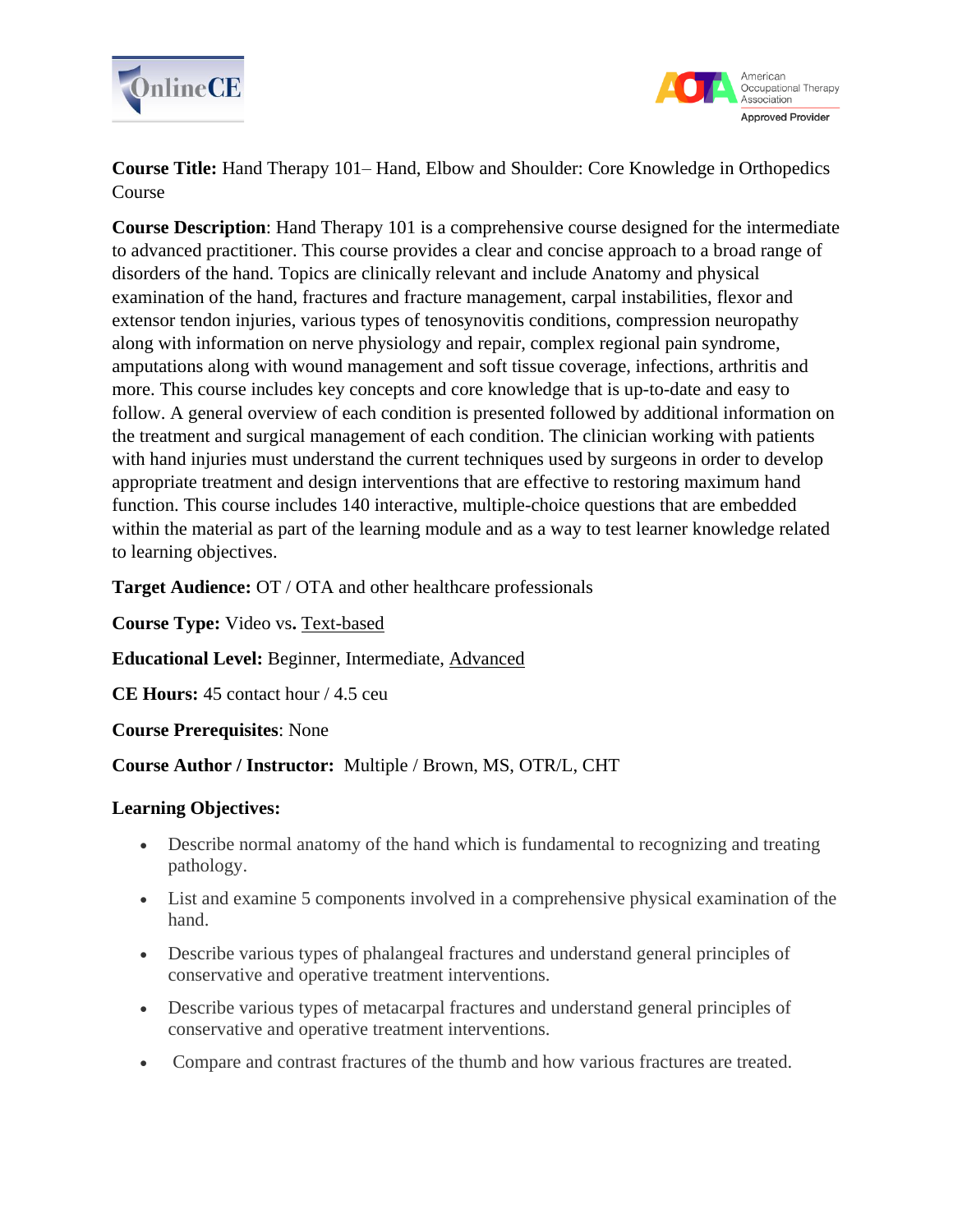- Become familiar with classification of thumb injuries and methods of thumb reconstruction.
- Summarize diagnostic techniques and management of distal radius fractures and outcome measures.
- Differentiate various surgical techniques used to stabilize fractures and how these techniques impact rehabilitation protocols.
- Examine and describe the distal radioulnar joint and triangular fibrocartilage complex and types of injuries that result in ulnar-sided wrist pain.
- Recognize the importance of carpal kinematics and the role of the scaphoid along with carpal anatomy and biomechanics.
- Become familiar with various aspects of scaphoid fractures and nonunion as well as current treatment options.
- Recognize the incidence and impact of all carpal bone fractures as well as carpal instabilities how they are diagnosed and treated both conservatively and surgically.
- Become familiar with diagnostic methods used to diagnosis carpal instabilities and understand each classification or category of carpal instability.
- Define flexor tendon zones, tendon nutrition and healing as well as repair techniques and treatment protocols.
- Define extensor tendon zones of injury, repair techniques and treatment protocols.
- Become familiar with a wide range of tendonitis conditions, differential diagnosis and treatment options.
- Review nerve anatomy and physiology and understand how nerve regenerate.
- Differentiate between various levels of nerve injury, predict outcome and understand classification of nerve injury.
- Outline and examine nerve compression syndromes and recognize common site of entrapment for peripheral nerves.
- Recognize signs and symptoms of complex regional pain syndrome as well as differentiate stages and symptoms of a more advanced condition.
- Become familiar with the basic tenants of tendon transfers as well as pre-operative evaluation of muscles and nerves commonly transferred to restore function after paralysis.
- Describe the pathoantomy and pathophysiology of Dupuytren's disease and list common surgical interventions and complications/outcomes.
- Describe various type of fingertip injuries including nail bed and fingertip amputations and understand options for soft tissue coverage and management.
- Understand the importance of a comprehensive history and physical exam with hand infections and list principles of treatment.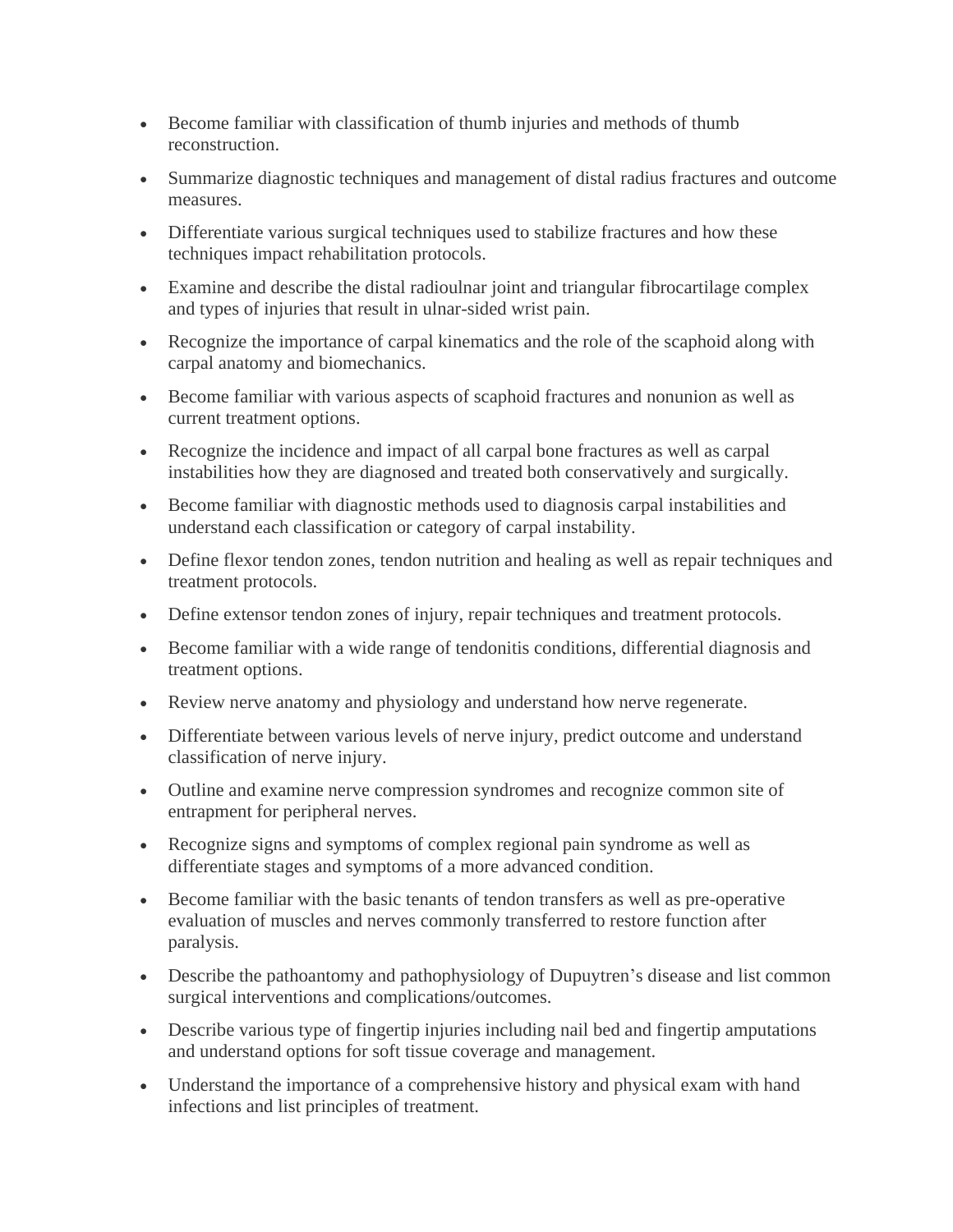- Become familiar with specific anatomic infections and how infection can impair hand function.
- Familiarize yourself with key concepts in replantation as well as contraindications.
- Describ the pathophysiology of osteoarthritis on joints of the hand and wrist.
- Become familiar with surgical treatment options for osteoarthritis in the wrist and hand.
- Identify outcomes after surgical intervention for arthritic conditions of the hand and wrist.
- Differentiate rheumatoid arthritis (RA) including clinical features, pathophysiology and management of RA.
- Become familiar with the different operative techniques and surgical procedures often performed on patients with RA and indicate functional outcomes.
- Become familiar with soft tissue neoplasms (benign and malignant) and basic principles of tumor diagnostics, and various classifications. And stages of tumors.
- Become familiar with various bone tumors of the upper extremity.

## **Agenda:**

# **Outline of Chapters**

Anatomy and Physical Examination of the Hand Phalangeal Fractures and Dislocations Fractures and Dislocations Involving the Metacarpal Bone Fractures and Dislocations of the Thumb Thumb Reconstruction Distal Radius Fractures DRUJ, TFCC Injuries, and Ulnar Sided Wrist Pain Scaphoid Fractures and Nonunions Carpal Bone Fractures Excluding the Scaphoid Carpal Instability Including Dislocations Osteonecrosis of the Carpus Flexor Tendon Injuries Extensor Tendon Repair and Reconstruction Tenosynovitis: Trigger Finger, Dequervain's Syndrome, FCR and ECU Nerve Physiology and Repair Compression Neuropathy Complex Regional Pain Syndrome Tendon transfers for Peripheral Nerve Injuries Dupuytren's Disease Fingertip Injuries, Nailbed Injuries, and Amputations Soft-Tissue Coverage of the Hand Hand Infections Replantation Osteoarthritis of the Hand and Wrist Rheumatoid Arthritis-Hand and Wrist Skeletal Reconstruction Rheumatoid Arthritis-Hand and Wrist-Soft Tissue Reconstruction